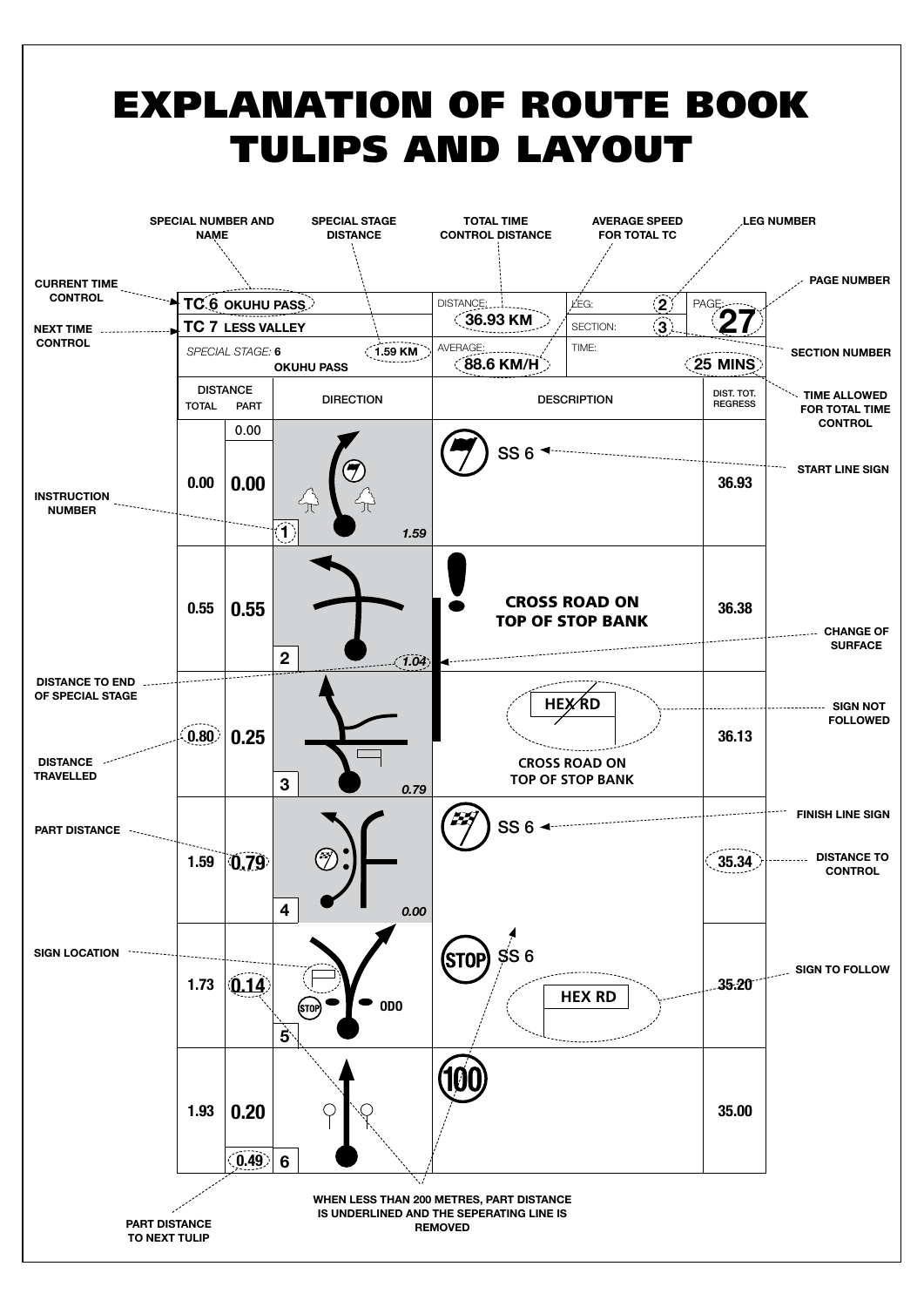## **ROute BOOK SYMBOLS**

| <b>TIME CONTROL</b>                                                                                                                   | <b>START OF SPECIAL</b><br><b>STAGE</b> | <b>FLYING FINISH OF</b><br><b>SPECIAL STAGE</b> | <b>STOP AFTER SPECIAL</b><br><b>STAGE</b> | <b>RADIO SAFETY</b>   |  |  |  |  |
|---------------------------------------------------------------------------------------------------------------------------------------|-----------------------------------------|-------------------------------------------------|-------------------------------------------|-----------------------|--|--|--|--|
|                                                                                                                                       |                                         | STOP                                            |                                           |                       |  |  |  |  |
| <b>PARAMEDIC &amp; RADIO</b><br><b>SAFETY POINT</b>                                                                                   | <b>GIVE WAY</b>                         | <b>STOP</b>                                     | <b>CAUTION</b>                            | <b>TRAFFIC LIGHTS</b> |  |  |  |  |
|                                                                                                                                       | <b>GIVE<br/>WAY</b>                     | <b>STOP</b>                                     |                                           | $\bullet$             |  |  |  |  |
| <b>CONCRETE/ WOODEN</b><br><b>BRIDGE</b>                                                                                              | <b>GATES/POSTS</b>                      | <b>BUILDING</b>                                 | <b>TREE</b>                               | <b>CATTLE GRID</b>    |  |  |  |  |
|                                                                                                                                       | $\textcolor{blue}{\bullet}$             |                                                 |                                           |                       |  |  |  |  |
| <b>RAILWAY LINES</b>                                                                                                                  | <b>RAILWAY LINES</b>                    | <b>CLEARING</b>                                 | <b>WATER</b>                              | <b>RESET ODO</b>      |  |  |  |  |
| <del>announana</del><br><del>,,,,,,,,,,,,,</del>                                                                                      | CROSSING                                |                                                 | $\sim$                                    | <b>ODO</b>            |  |  |  |  |
| <b>SPEED SIGN</b>                                                                                                                     | <b>SPEED SIGN</b>                       | <b>SPEED SIGN</b>                               | <b>SPEED SIGN</b>                         | <b>SPEED SIGN</b>     |  |  |  |  |
|                                                                                                                                       |                                         |                                                 |                                           |                       |  |  |  |  |
| <b>STOP</b><br>$\times$<br><b>MULTI-SIGNED POST</b><br><b>SIGN TO FOLLOW</b><br><b>SIGN NOT TO FOLLOW</b><br><b>DIRECTION SYMBOLS</b> |                                         |                                                 |                                           |                       |  |  |  |  |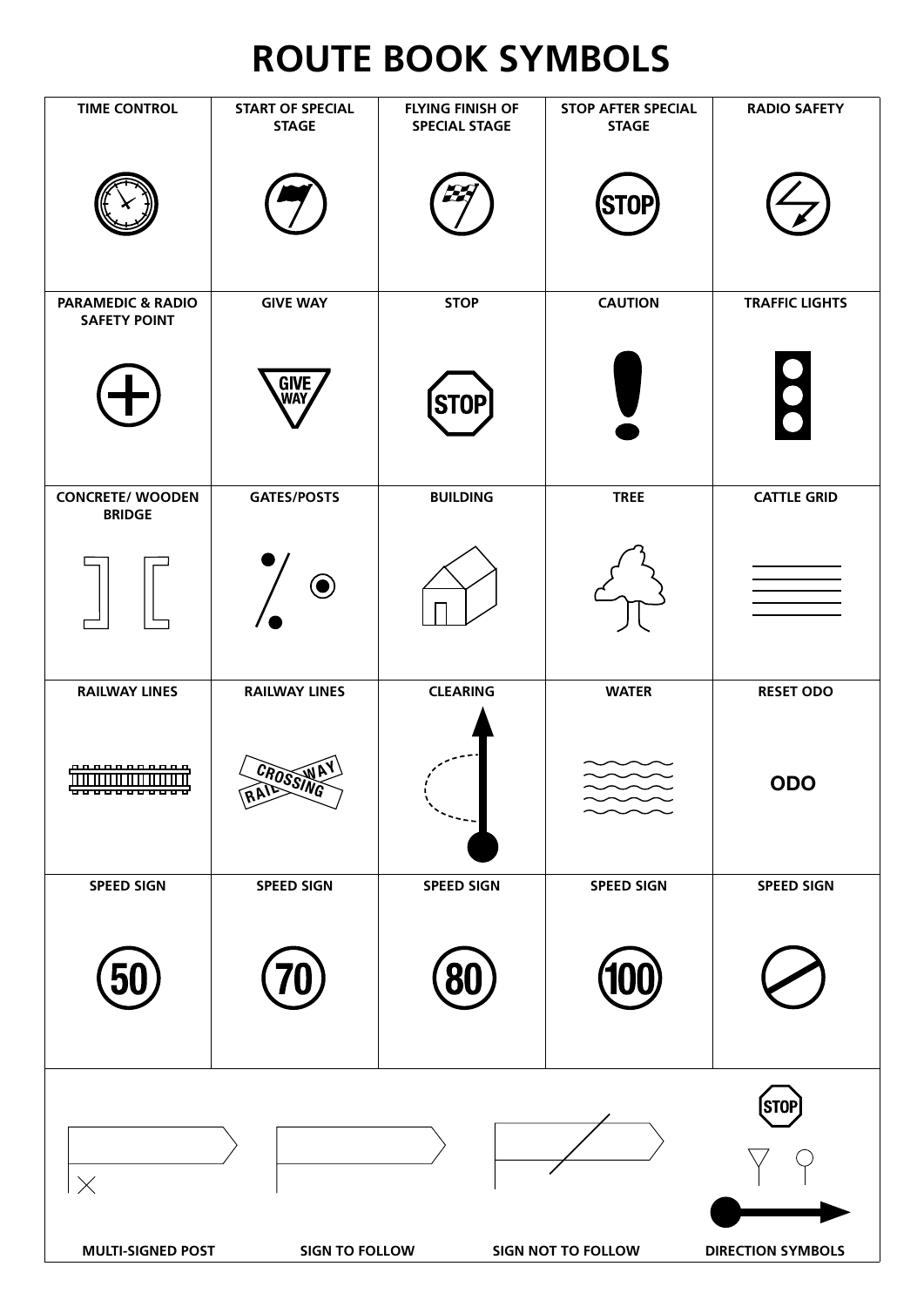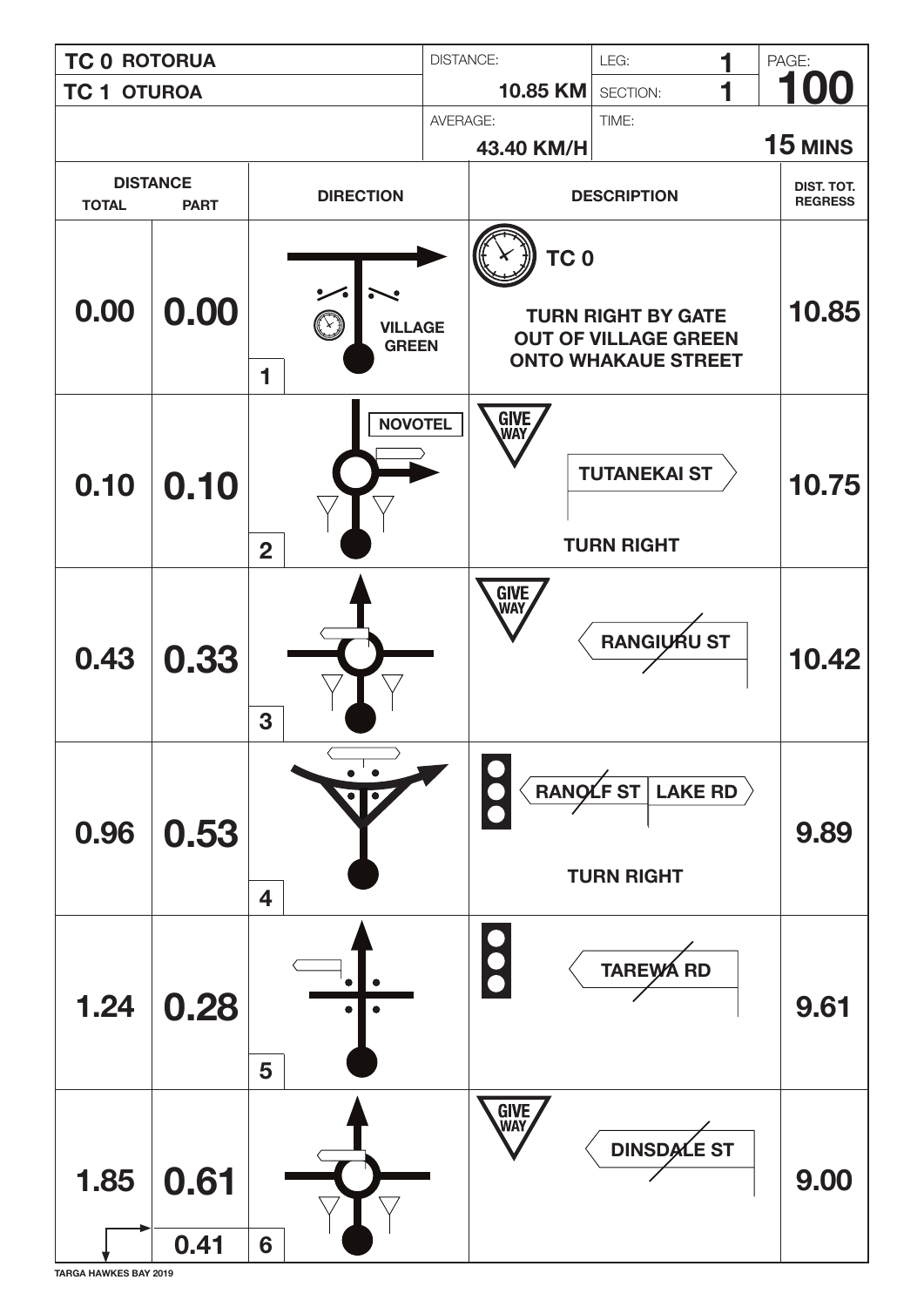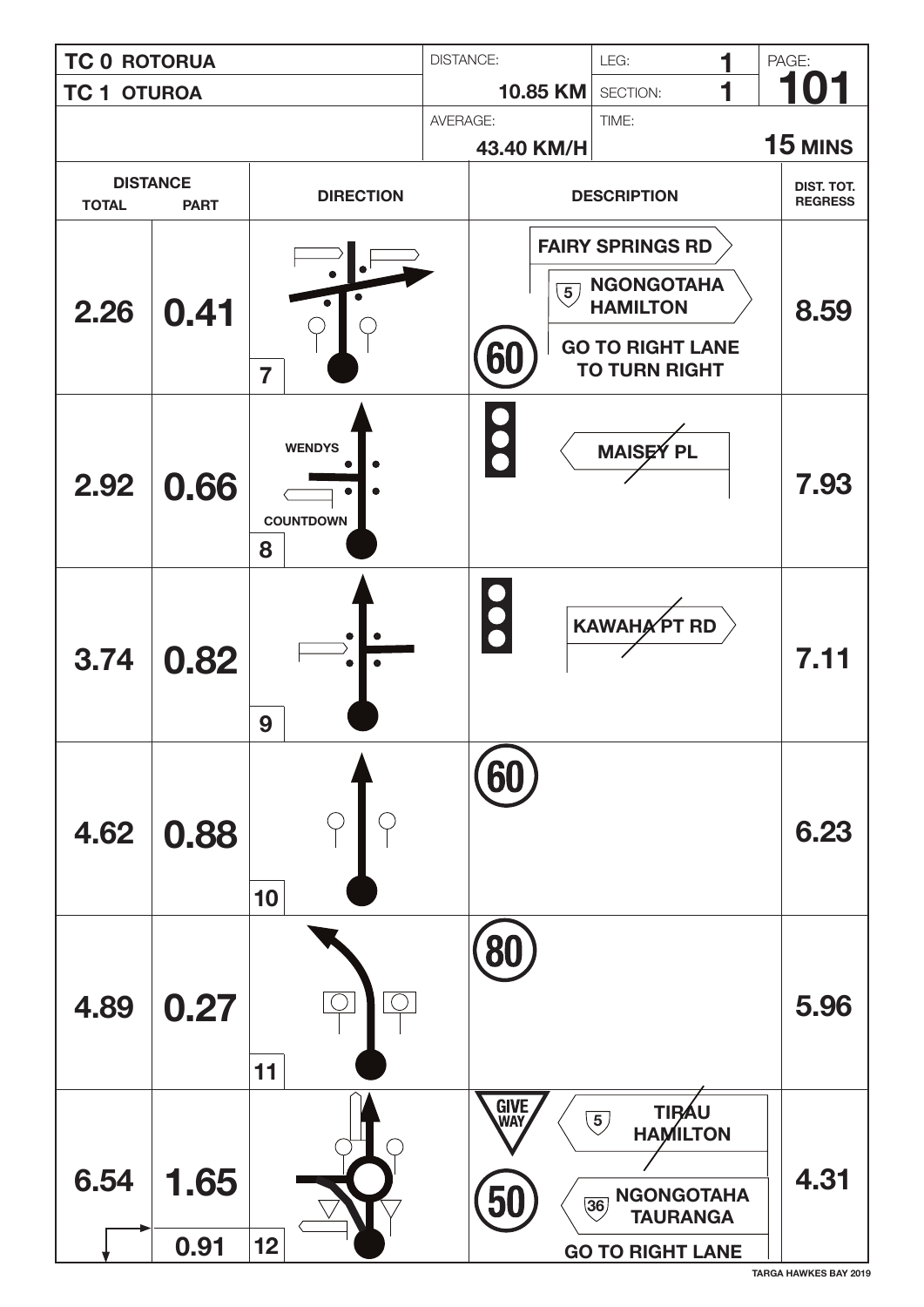![](_page_4_Figure_0.jpeg)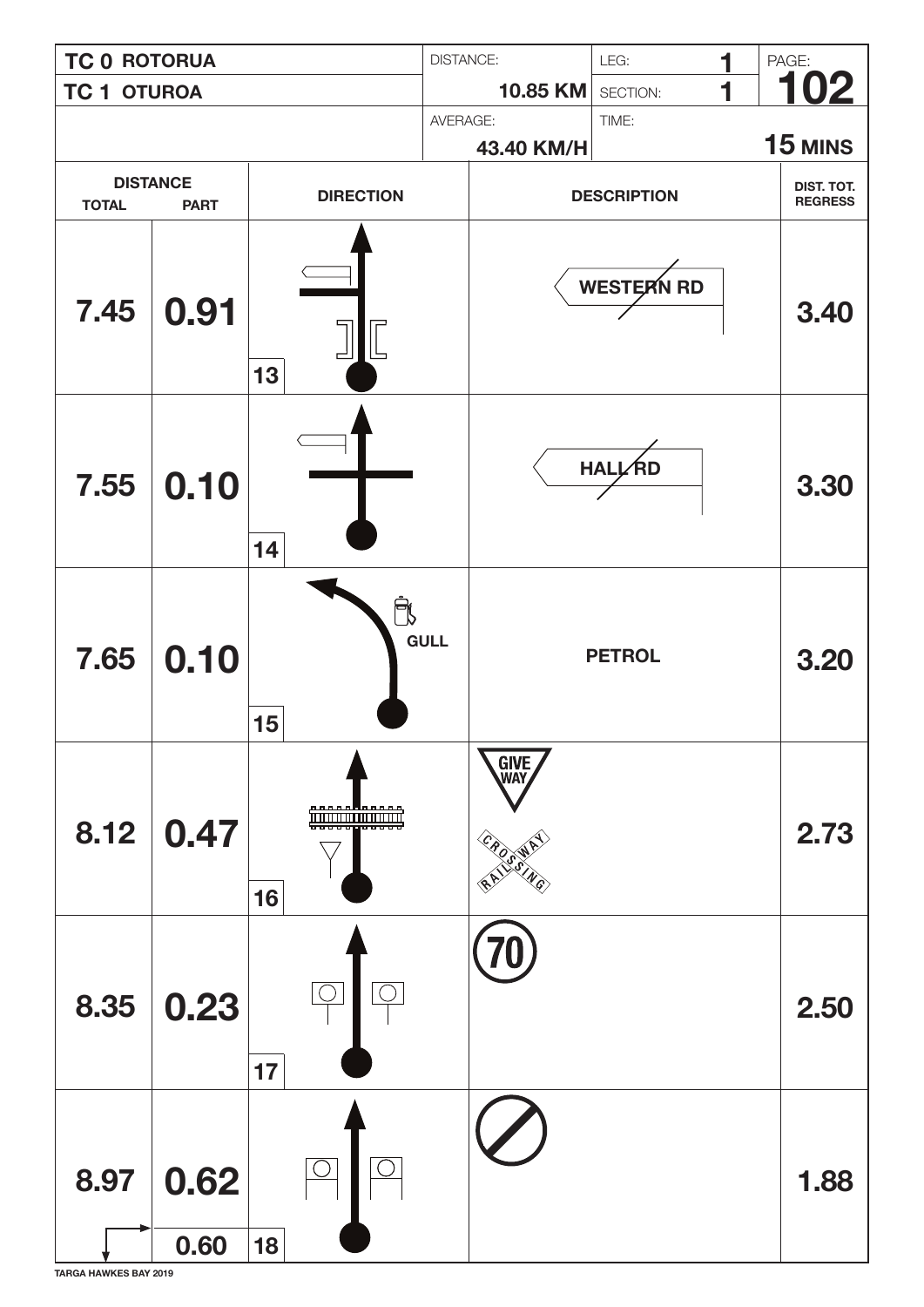| <b>TC 0 ROTORUA</b>                            |              | <b>DISTANCE:</b>                                        |            | LEG:               | 1                                                                             | PAGE:      |                              |
|------------------------------------------------|--------------|---------------------------------------------------------|------------|--------------------|-------------------------------------------------------------------------------|------------|------------------------------|
| <b>TC 1 OTUROA</b>                             |              | 10.85 KM                                                |            | SECTION:           | 1                                                                             | <u>103</u> |                              |
|                                                |              |                                                         |            | TIME:<br>AVERAGE:  |                                                                               |            | 15 MINS                      |
|                                                |              |                                                         | 43.40 KM/H |                    |                                                                               |            |                              |
| <b>DISTANCE</b><br><b>TOTAL</b><br><b>PART</b> |              | <b>DIRECTION</b>                                        |            | <b>DESCRIPTION</b> |                                                                               |            | DIST. TOT.<br><b>REGRESS</b> |
| 9.57                                           | 0.60         | 19                                                      |            |                    | DALBETH RD                                                                    |            | 1.28                         |
| 10.39                                          | 0.82         | 20                                                      |            |                    | <b>OTUROA RD</b><br><b>TURN LEFT</b>                                          |            | 0.46                         |
|                                                | 10.85   0.46 | $\textcircled{\small{\textbullet}}$<br>$\bigcirc$<br>21 |            | TC 1               | BY POLE NO 162785 ON LHS<br><b>JUST AFTER HOUSE NO 43</b><br><b>Lights ON</b> |            | 0.00                         |
|                                                |              |                                                         |            |                    |                                                                               |            |                              |
|                                                |              |                                                         |            |                    |                                                                               |            |                              |
|                                                | 0.10         |                                                         |            |                    |                                                                               |            |                              |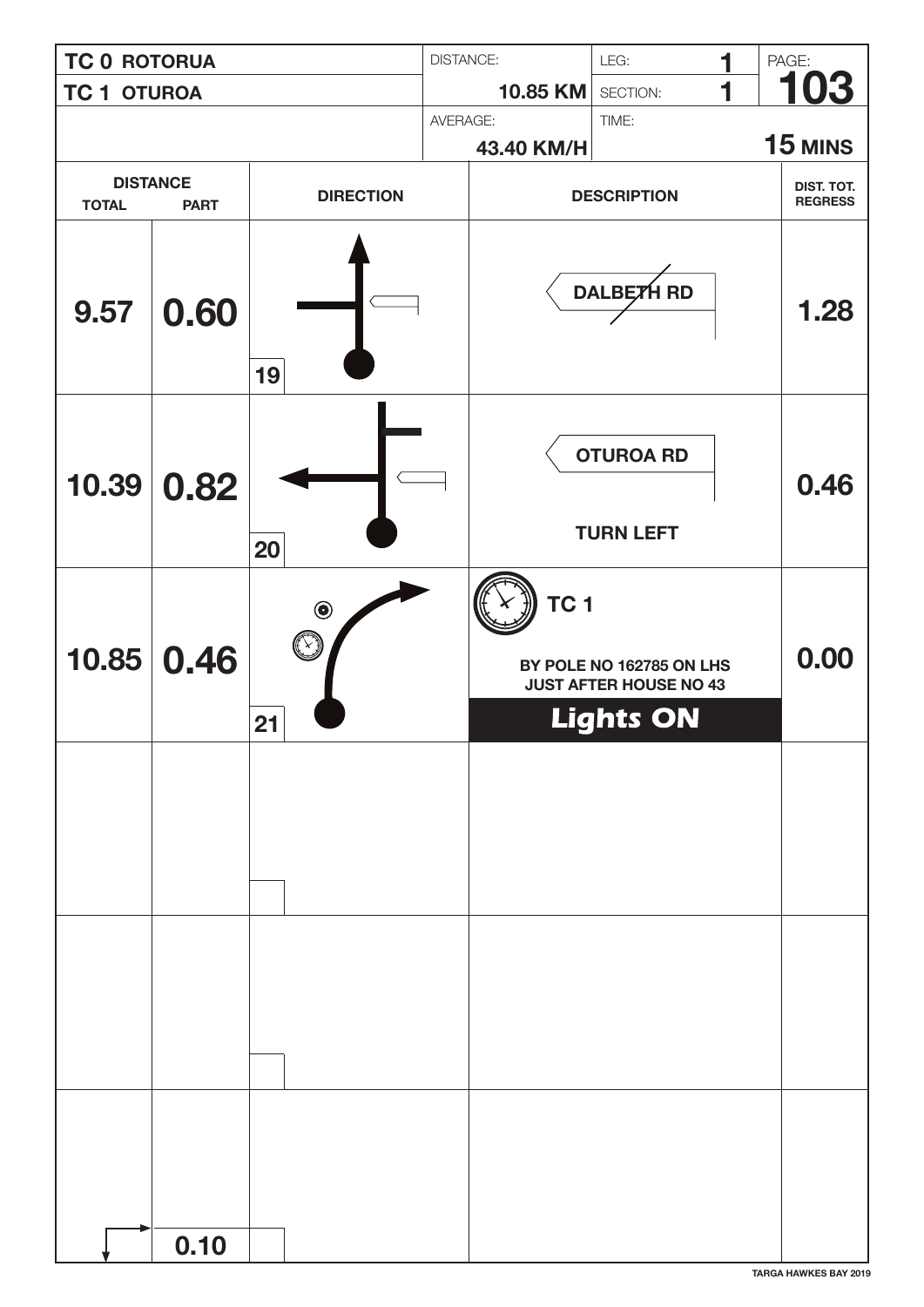![](_page_6_Figure_0.jpeg)

**TARGA HAWKES BAY 2019**